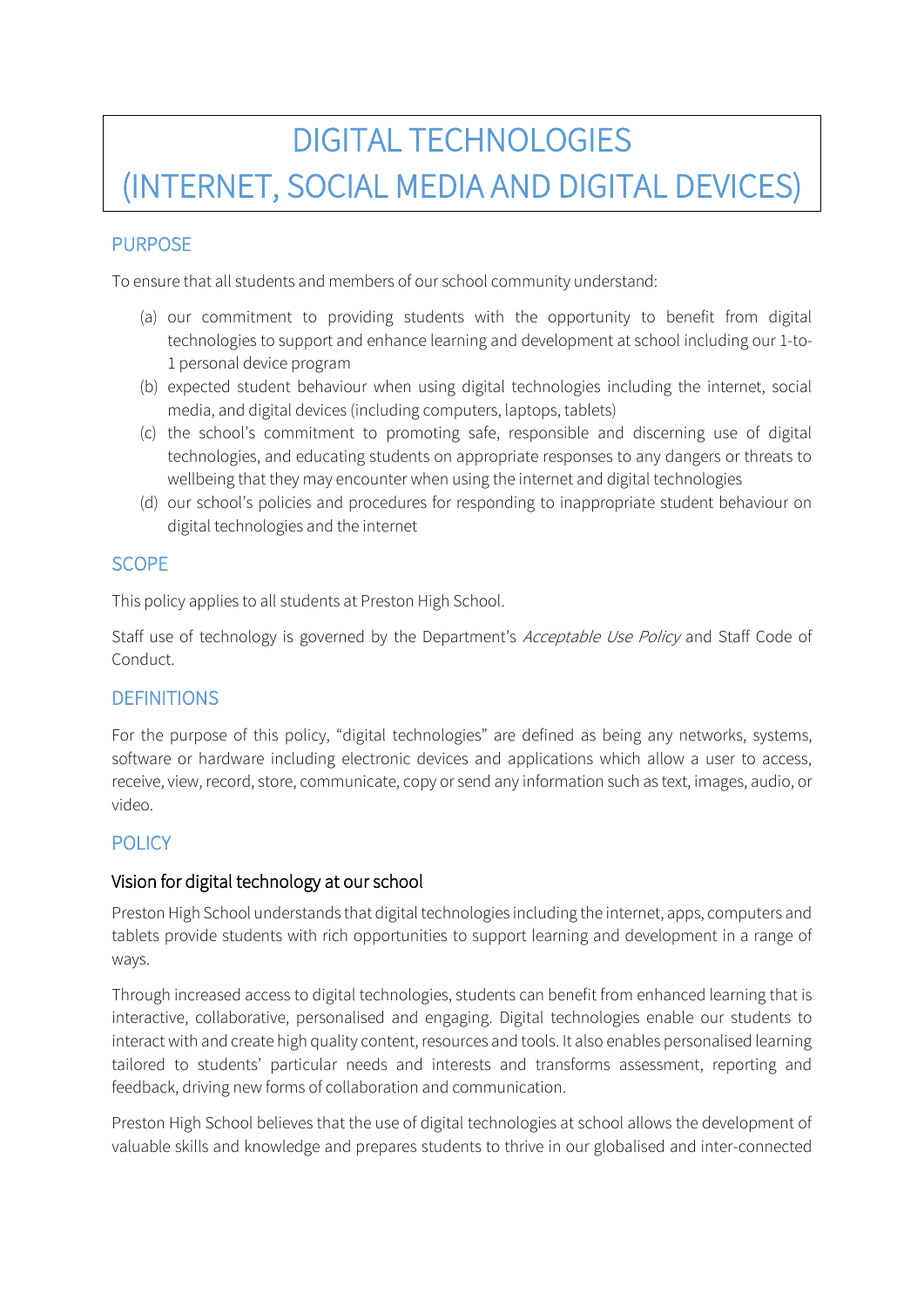world. Our school's vision is to empower students to use digital technologies to reach their personal best and fully equip them to contribute positively to society as happy, healthy young adults.

## Students' Devices at Preston High School

Classes at Preston High School are sometimes delivered with the use of devices as a learning, presentation or collaborative tool. Students must bring a charged device to school each day to be used during class time for different learning activities. Devices should not be charged at school.

Our school operates a Bring Your Own Device (BYOD) program, which means students must bring their own device with them to school each day. Preston High School will communicate minimum specifications, preferable devices and any exclusions for devices to families each year prior in preparation for the following year.

To support the learning program students are required to have a device that must:

- be brought to school in a protective case
- meet the minimum specifications and other requirements outlined by the school for each year.

Please note that our school does not have insurance to cover accidental damage to students' devices, and parents/carers are encouraged to consider obtaining their own insurance for their child's device.

Preston High School has in place arrangements to support families who may be experiencing long or short-term hardship to access devices. Students, parents and carers who would like more information or assistance regarding our BYOD program are encouraged to contact the Principal.

#### Safe and appropriate use of digital technologies

Digital technology, if not used appropriately, may present risks to users' safety or wellbeing. At Preston High School, we are committed to educating all students to be safe, responsible and discerning in the use of digital technologies, equipping them with skills and knowledge to navigate the digital age.

At Preston High School, we:

- use online sites and digital tools that support students' learning, and focus our use of digital technologies on being learning-centred
- restrict the use of digital technologies in the classroom to specific uses with targeted educational or developmental aims
- supervise and support students using digital technologies in the classroom
- effectively and responsively address any issues or incidents that have the potential to impact on the wellbeing of our students
- have programs in place to educate our students to be promoting safe, responsible and discerning use of digital technologies, including cyber-safety incursions.
- educate our students about digital issues such as online privacy, intellectual property and copyright, and the importance of maintaining their own privacy online
- actively educate and remind students of our *Student Engagement* policy that outlines our School's values and expected student behaviour, including online behaviours
- have an Acceptable Use Agreement outlining the expectations of students when using digital technology at school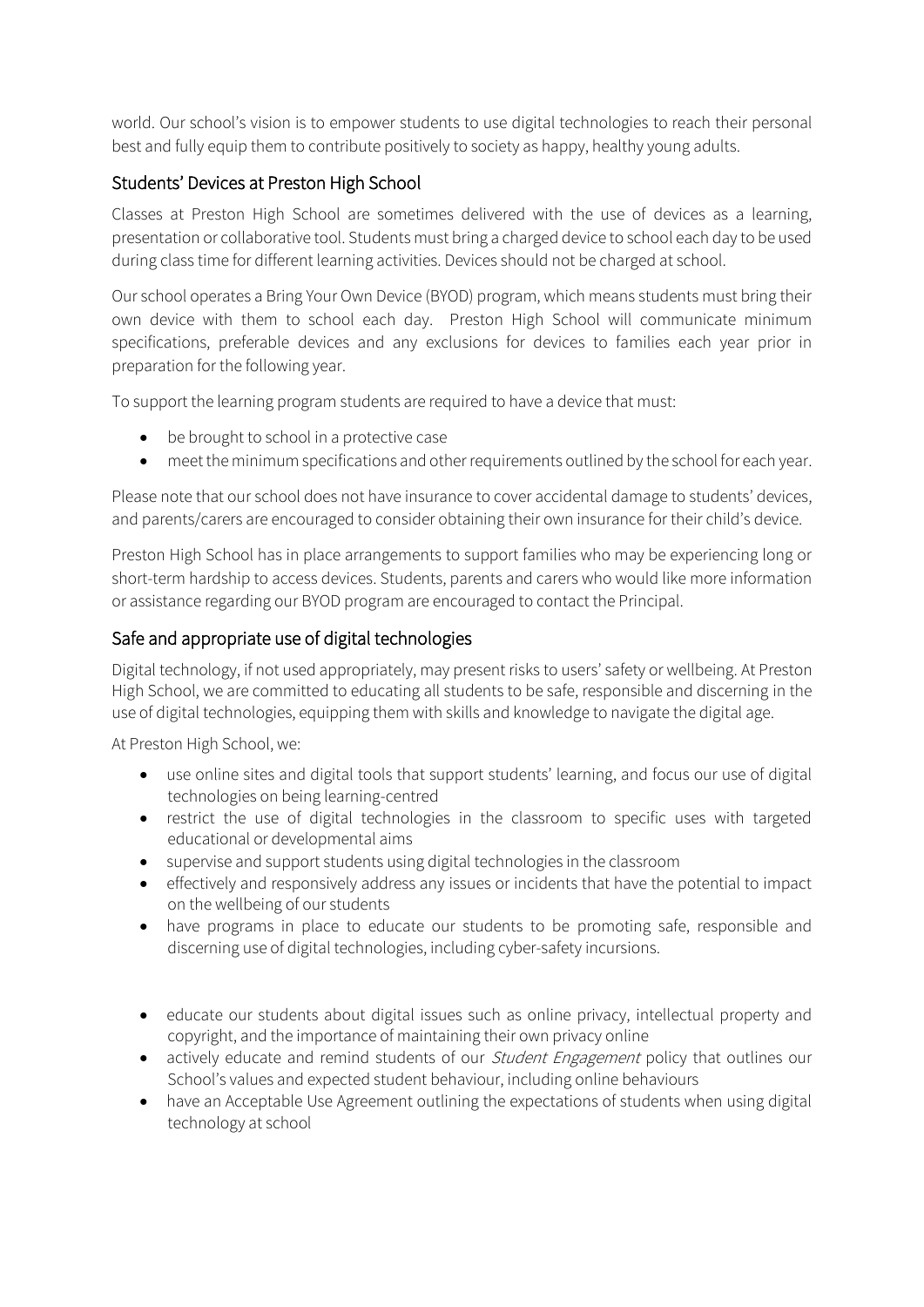- use clear protocols and procedures to protect students working in online spaces, which includes reviewing the safety and appropriateness of online tools and communities, removing offensive content at earliest opportunity
- educate our students on appropriate responses to any dangers or threats to wellbeing that they may encounter when using the internet and other digital technologies
- provide a filtered internet service to block access to inappropriate content
- refer suspected illegal online acts to the relevant law enforcement authority for investigation
- support parents and carers to understand safe and responsible use of digital technologies and the strategies that can be implemented at home through updates in our newsletter and information sheets.

Student use of digital technologies at school will only be permitted where students and their parents/carers have completed a signed Acceptable Use Agreement.

It is the responsibility of all students to protect their own password and not divulge it to another person. If a student or staff member knows or suspects an account has been used by another person, the account holder must notify one of the Assistant Principals, immediately.

All messages created, sent or retrieved on the school's network are the property of the school. The school reserves the right to access and monitor all messages and files on the computer system, as necessary and appropriate. Communications including text and images may be required to be disclosed to law enforcement and other third parties without the consent of the sender.

#### Student behavioural expectations

When using digital technologies, students are expected to behave in a way that is consistent with Preston High School's Statement of Values, Student Wellbeing and Engagement policy, and Bullying Prevention policy.

When a student acts in breach of the behaviour standards of our school community (including cyberbullying, using digital technologies to harass, threaten or intimidate, or viewing/posting/sharing of inappropriate or unlawful content), Preston High School will institute a staged response, consistent with our policies and the Department's Student Engagement and Inclusion Guidelines.

Breaches of this policy by students can result in a number of consequences which will depend on the severity of the breach and the context of the situation. This includes:

- removal of network access privileges
- removal of email privileges
- removal of internet access privileges
- removal of printing privileges
- other consequences as outlined in the school's *Student Wellbeing and Engagement* and Bullying Prevention policies.

#### REVIEW CYCLE

Changes to this policy that are not substantive may be made by the policy owner or the Principal from time-to-time (for example, correcting a grammatical error).

Substantive changes may be made by the policy owner or Principal with immediate effect in response to amended policy guidance from DET. In these circumstances the amended policy will be tabled at the next Governance Committee and/or School Council.